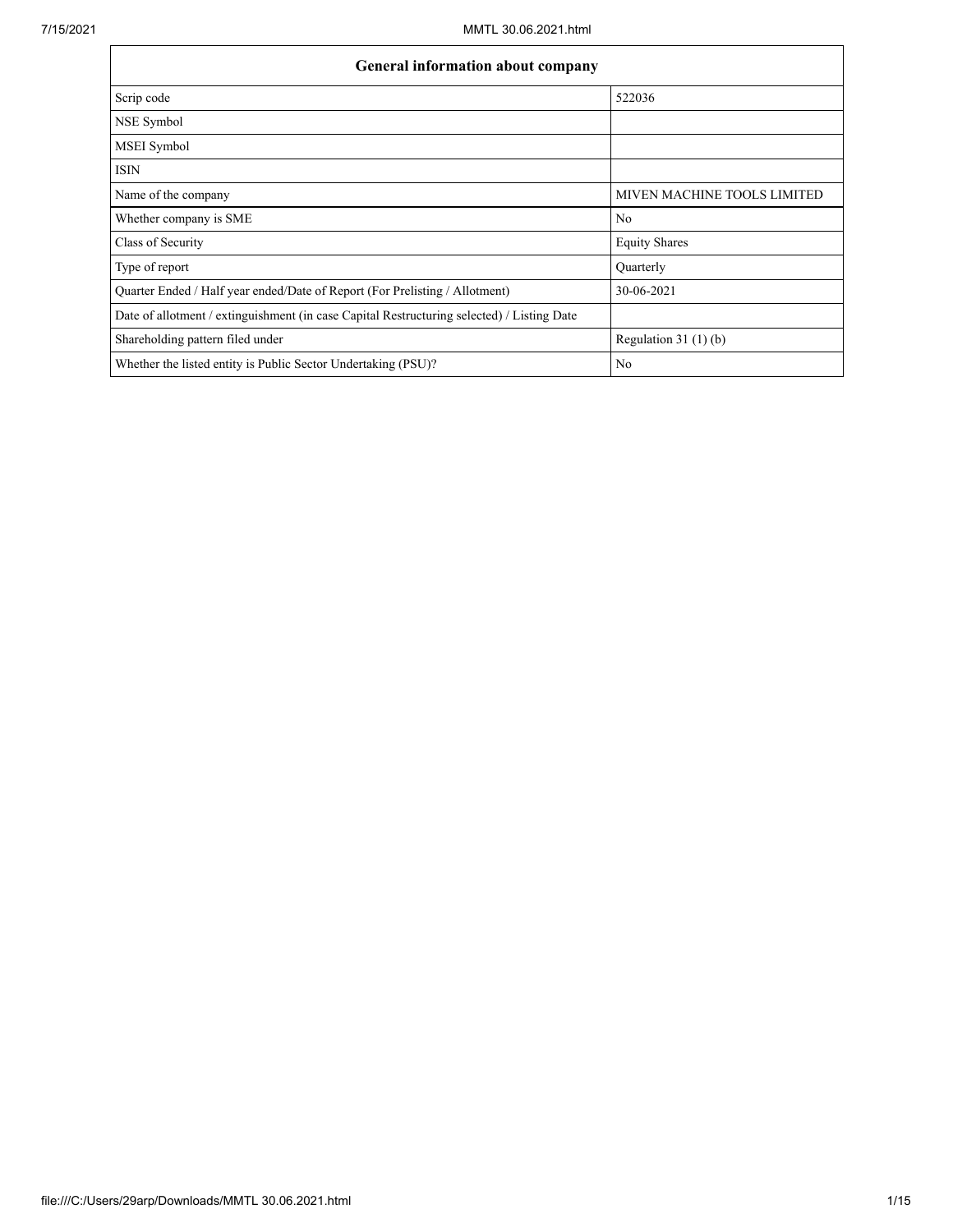|                | <b>Declaration</b>                                                                          |                |                                |                       |                             |  |  |  |  |  |  |
|----------------|---------------------------------------------------------------------------------------------|----------------|--------------------------------|-----------------------|-----------------------------|--|--|--|--|--|--|
| Sr.<br>No.     | Particular                                                                                  | Yes/No         | Promoter and<br>Promoter Group | Public<br>shareholder | Non Promoter-<br>Non Public |  |  |  |  |  |  |
| $\vert$ 1      | Whether the Listed Entity has issued any partly paid up shares?                             | No             | No                             | No                    | No                          |  |  |  |  |  |  |
| $\overline{2}$ | Whether the Listed Entity has issued any Convertible Securities<br>$\overline{\mathcal{L}}$ | N <sub>0</sub> | N <sub>0</sub>                 | No.                   | N <sub>0</sub>              |  |  |  |  |  |  |
| $\overline{3}$ | Whether the Listed Entity has issued any Warrants?                                          | No.            | No                             | N <sub>0</sub>        | N <sub>0</sub>              |  |  |  |  |  |  |
| $\overline{4}$ | Whether the Listed Entity has any shares against which<br>depository receipts are issued?   | No             | No                             | No                    | No                          |  |  |  |  |  |  |
| $\overline{5}$ | Whether the Listed Entity has any shares in locked-in?                                      | No             | No                             | No                    | No                          |  |  |  |  |  |  |
| 6              | Whether any shares held by promoters are pledge or otherwise<br>encumbered?                 | No             | No                             |                       |                             |  |  |  |  |  |  |
| $\overline{7}$ | Whether company has equity shares with differential voting<br>rights?                       | No.            | No                             | No.                   | No                          |  |  |  |  |  |  |
| 8              | Whether the listed entity has any significant beneficial owner?                             | No.            |                                |                       |                             |  |  |  |  |  |  |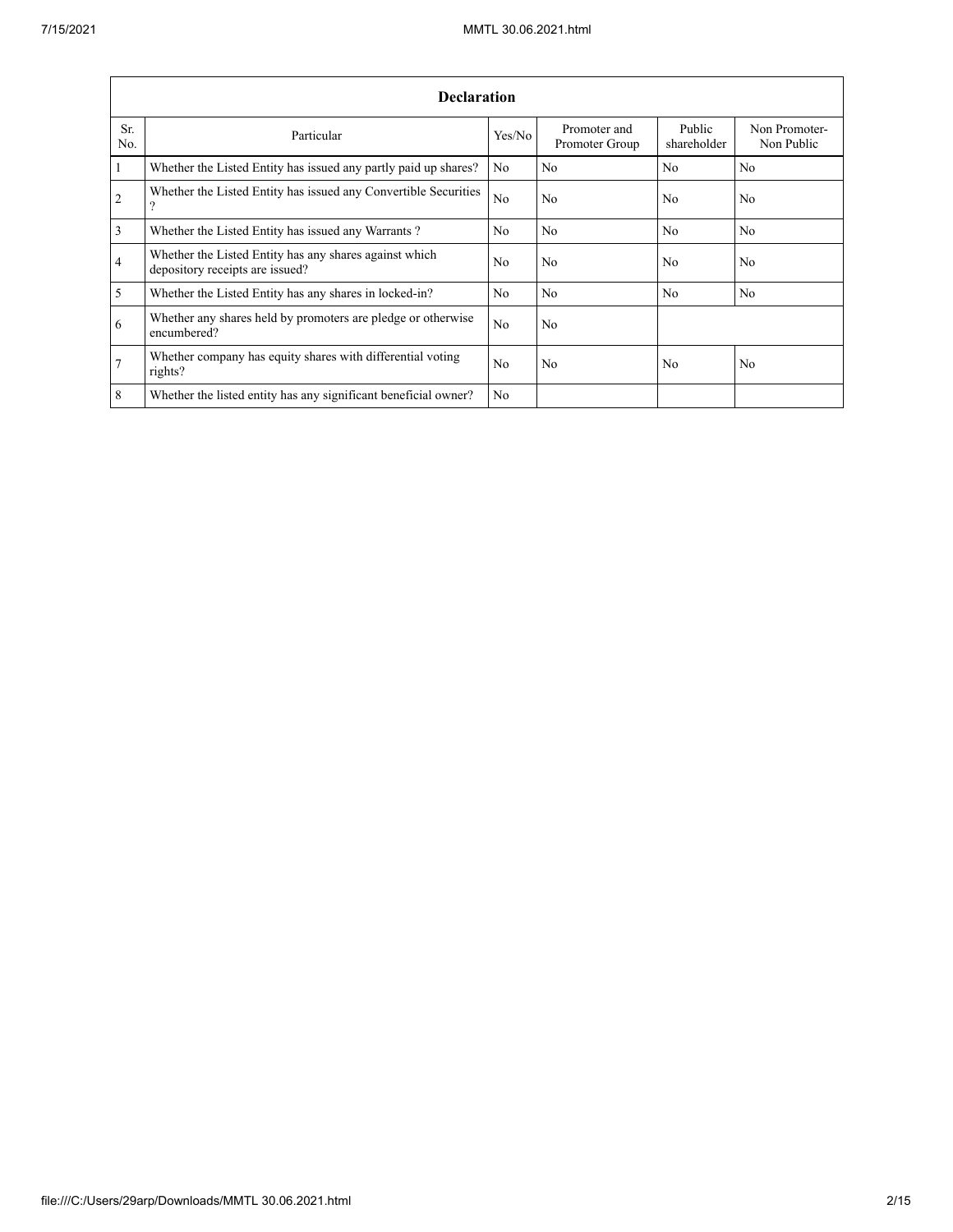| Category<br>Category<br>of<br>(I) |                                           | Nos. Of      | No. of<br>fully paid | No. Of<br>Partly     | No. Of<br>shares                                               | Total nos.<br>shares | Shareholding as a<br>% of total no. of<br>shares (calculated<br>as per SCRR, 1957) | Number of Voting Rights held in each<br>class of securities (IX) |       |                     |            |
|-----------------------------------|-------------------------------------------|--------------|----------------------|----------------------|----------------------------------------------------------------|----------------------|------------------------------------------------------------------------------------|------------------------------------------------------------------|-------|---------------------|------------|
|                                   | shareholder                               | shareholders | up equity            | paid-up<br>equity    | underlying<br>Depository                                       | held (VII)           |                                                                                    | No of Voting (XIV) Rights                                        |       |                     | Total as a |
|                                   | (II)                                      | (III)        | shares<br>held (IV)  | shares<br>held $(V)$ | $= (IV) +$<br>Receipts<br>$(V)$ + $(VI)$<br>$(A+B+C2)$<br>(VI) | (VIII) As a % of     | Class<br>eg: $X$                                                                   | Class<br>eg:y                                                    | Total | $%$ of<br>$(A+B+C)$ |            |
| (A)                               | Promoter<br>&<br>Promoter<br>Group        | 3            | 2252600              |                      |                                                                | 2252600              | 75                                                                                 | 2252600                                                          |       | 2252600             | 75         |
| (B)                               | Public                                    | 2099         | 750900               |                      |                                                                | 750900               | 25                                                                                 | 750900                                                           |       | 750900              | 25         |
| (C)                               | Non<br>Promoter-<br>Non Public            |              |                      |                      |                                                                |                      |                                                                                    |                                                                  |       |                     |            |
| (C1)                              | <b>Shares</b><br>underlying<br><b>DRs</b> |              |                      |                      |                                                                |                      |                                                                                    |                                                                  |       |                     |            |
| (C2)                              | Shares held<br>by<br>Employee<br>Trusts   |              |                      |                      |                                                                |                      |                                                                                    |                                                                  |       |                     |            |
|                                   | Total                                     | 2102         | 3003500              |                      |                                                                | 3003500              | 100                                                                                | 3003500                                                          |       | 3003500             | 100        |

## **Table I - Summary Statement holding of specified securities**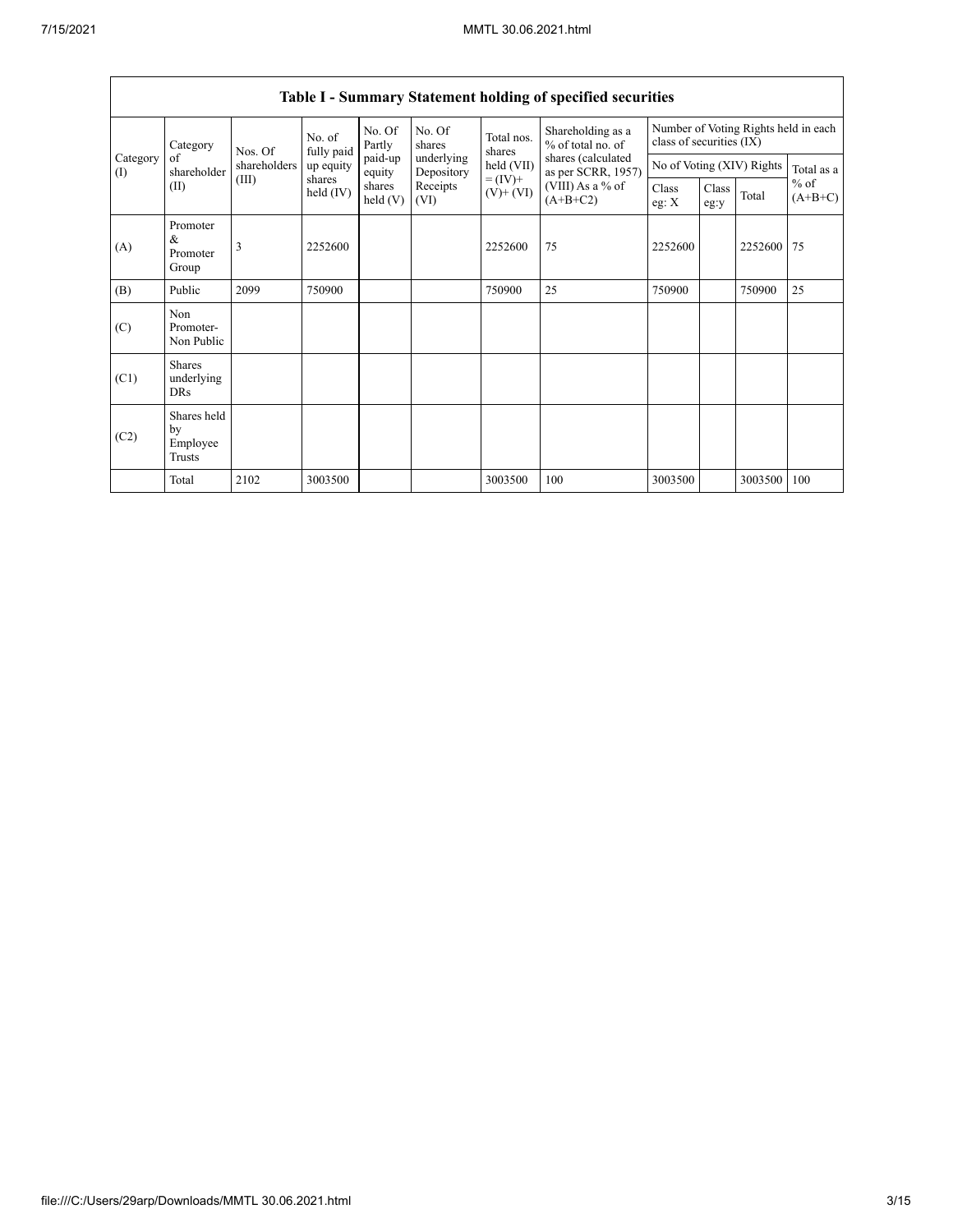|                               | Table I - Summary Statement holding of specified securities |                                                                                       |                                |                                                           |                                                                                          |                                        |                                                   |                                                                               |                                                         |                                       |  |
|-------------------------------|-------------------------------------------------------------|---------------------------------------------------------------------------------------|--------------------------------|-----------------------------------------------------------|------------------------------------------------------------------------------------------|----------------------------------------|---------------------------------------------------|-------------------------------------------------------------------------------|---------------------------------------------------------|---------------------------------------|--|
| Category<br>of<br>(1)<br>(II) | Category                                                    | No. Of<br>Shares<br>Underlying                                                        | No. of<br>Shares<br>Underlying | No. Of Shares<br>Underlying<br>Outstanding<br>convertible | Shareholding, as a %<br>assuming full<br>conversion of<br>convertible securities (       | Number of<br>Locked in<br>shares (XII) |                                                   | Number of<br><b>Shares</b><br>pledged or<br>otherwise<br>encumbered<br>(XIII) |                                                         | Number of<br>equity shares<br>held in |  |
|                               | shareholder                                                 | Outstanding<br>Outstanding<br>convertible<br>Warrants<br>securities<br>$(X_i)$<br>(X) |                                | securities and<br>No. Of<br>Warrants (Xi)<br>(a)          | as a percentage of<br>diluted share capital)<br>$(XI)=(VII)+(X) As a %$<br>of $(A+B+C2)$ | No.<br>(a)                             | As a<br>$\%$ of<br>total<br>Shares<br>held<br>(b) | No.<br>(a)                                                                    | As a<br>$%$ of<br>total<br><b>Shares</b><br>held<br>(b) | dematerialized<br>form (XIV)          |  |
| (A)                           | Promoter<br>&<br>Promoter<br>Group                          |                                                                                       |                                |                                                           | 75                                                                                       |                                        |                                                   |                                                                               |                                                         | 2252600                               |  |
| (B)                           | Public                                                      |                                                                                       |                                |                                                           | 25                                                                                       |                                        |                                                   |                                                                               |                                                         | 420401                                |  |
| (C)                           | Non<br>Promoter-<br>Non Public                              |                                                                                       |                                |                                                           |                                                                                          |                                        |                                                   |                                                                               |                                                         |                                       |  |
| (C1)                          | <b>Shares</b><br>underlying<br><b>DRs</b>                   |                                                                                       |                                |                                                           |                                                                                          |                                        |                                                   |                                                                               |                                                         |                                       |  |
| (C2)                          | Shares held<br>by<br>Employee<br>Trusts                     |                                                                                       |                                |                                                           |                                                                                          |                                        |                                                   |                                                                               |                                                         |                                       |  |
|                               | Total                                                       |                                                                                       |                                |                                                           | 100                                                                                      |                                        |                                                   |                                                                               |                                                         | 2673001                               |  |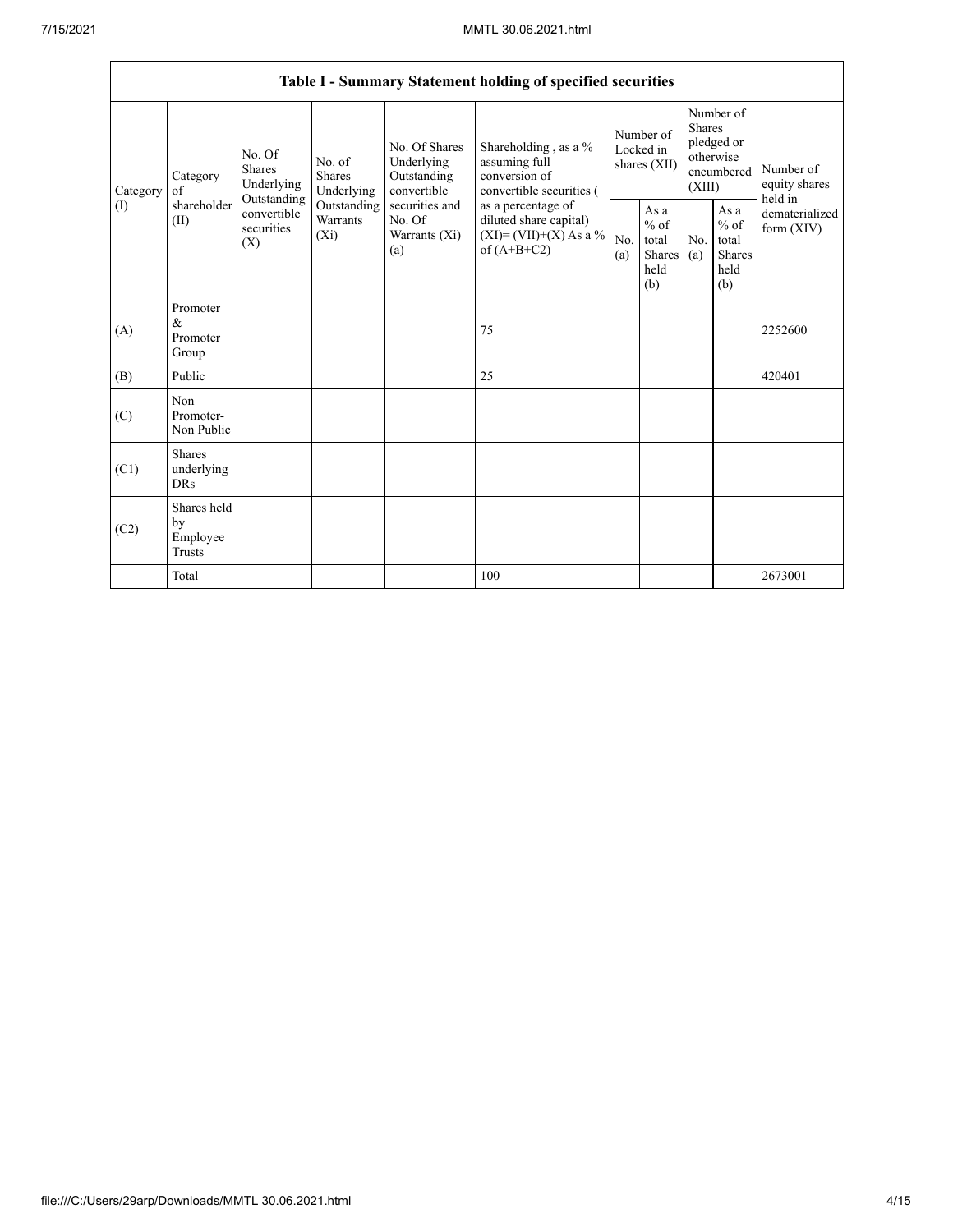|                                                                                             | Table II - Statement showing shareholding pattern of the Promoter and Promoter Group                                |                                                                                      |                        |                       |                                    |                             |                                              |                               |               |                                 |                                 |  |
|---------------------------------------------------------------------------------------------|---------------------------------------------------------------------------------------------------------------------|--------------------------------------------------------------------------------------|------------------------|-----------------------|------------------------------------|-----------------------------|----------------------------------------------|-------------------------------|---------------|---------------------------------|---------------------------------|--|
|                                                                                             |                                                                                                                     |                                                                                      | No. of<br>fully        | No. Of<br>Partly      | No. Of                             | Total<br>nos.               | Shareholding<br>as a % of total              | each class of securities (IX) |               | Number of Voting Rights held in |                                 |  |
| Sr.                                                                                         | Category & Name<br>of the                                                                                           | Nos. Of<br>shareholders                                                              | paid up<br>equity      | paid-<br>up<br>equity | shares<br>underlying<br>Depository | shares<br>held<br>$(VII) =$ | no. of shares<br>(calculated as<br>per SCRR, | No of Voting (XIV) Rights     |               |                                 | Total<br>as a $\%$              |  |
|                                                                                             | Shareholders (I)                                                                                                    | (III)                                                                                | shares<br>held<br>(IV) | shares<br>held<br>(V) | Receipts<br>(VI)                   | $(IV)+$<br>$(V)$ +<br>(VI)  | 1957) (VIII)<br>As a % of<br>$(A+B+C2)$      | Class eg:<br>X                | Class<br>eg:y | Total                           | of<br>Total<br>Voting<br>rights |  |
| $\boldsymbol{A}$                                                                            |                                                                                                                     | Table II - Statement showing shareholding pattern of the Promoter and Promoter Group |                        |                       |                                    |                             |                                              |                               |               |                                 |                                 |  |
| (1)                                                                                         | Indian                                                                                                              |                                                                                      |                        |                       |                                    |                             |                                              |                               |               |                                 |                                 |  |
| (a)                                                                                         | Individuals/Hindu<br>undivided Family                                                                               | $\sqrt{2}$                                                                           | 500                    |                       |                                    | 500                         | 0.02                                         | 500                           |               | 500                             | 0.02                            |  |
| (d)                                                                                         | Any Other<br>(specify)                                                                                              | $\mathbf{1}$                                                                         | 2252100                |                       |                                    | 2252100                     | 74.98                                        | 2252100                       |               | 2252100                         | 74.98                           |  |
| Sub-Total (A)<br>(1)                                                                        |                                                                                                                     | 3                                                                                    | 2252600                |                       |                                    | 2252600                     | 75                                           | 2252600                       |               | 2252600                         | 75                              |  |
| (2)                                                                                         | Foreign                                                                                                             |                                                                                      |                        |                       |                                    |                             |                                              |                               |               |                                 |                                 |  |
| Total<br>Shareholding<br>of Promoter<br>and Promoter<br>Group $(A)=$<br>$(A)(1)+(A)$<br>(2) |                                                                                                                     | 3                                                                                    | 2252600                |                       |                                    | 2252600                     | 75                                           | 2252600                       |               | 2252600                         | 75                              |  |
| $\, {\bf B}$                                                                                | Table III - Statement showing shareholding pattern of the Public shareholder                                        |                                                                                      |                        |                       |                                    |                             |                                              |                               |               |                                 |                                 |  |
| (1)                                                                                         | Institutions                                                                                                        |                                                                                      |                        |                       |                                    |                             |                                              |                               |               |                                 |                                 |  |
| (3)                                                                                         | Non-institutions                                                                                                    |                                                                                      |                        |                       |                                    |                             |                                              |                               |               |                                 |                                 |  |
| (a(i))                                                                                      | Individuals -<br>i.Individual<br>shareholders<br>holding nominal<br>share capital up to<br>Rs. 2 lakhs.             | 2067                                                                                 | 415592                 |                       |                                    | 415592                      | 13.84                                        | 415592                        |               | 415592                          | 13.84                           |  |
| (a(ii))                                                                                     | Individuals - ii.<br>Individual<br>shareholders<br>holding nominal<br>share capital in<br>excess of Rs. 2<br>lakhs. | 8                                                                                    | 262232                 |                       |                                    | 262232                      | 8.73                                         | 262232                        |               | 262232                          | 8.73                            |  |
| (e)                                                                                         | Any Other<br>(specify)                                                                                              | 24                                                                                   | 73076                  |                       |                                    | 73076                       | 2.43                                         | 73076                         |               | 73076                           | 2.43                            |  |
| Sub-Total (B)<br>(3)                                                                        |                                                                                                                     | 2099                                                                                 | 750900                 |                       |                                    | 750900                      | 25                                           | 750900                        |               | 750900                          | 25                              |  |
| <b>Total Public</b><br>Shareholding<br>$(B)=(B)(1)+$<br>$(B)(2)+(B)(3)$                     |                                                                                                                     | 2099                                                                                 | 750900                 |                       |                                    | 750900                      | 25                                           | 750900                        |               | 750900                          | 25                              |  |
| $\mathbf C$                                                                                 | Table IV - Statement showing shareholding pattern of the Non Promoter- Non Public shareholder                       |                                                                                      |                        |                       |                                    |                             |                                              |                               |               |                                 |                                 |  |
| Total (<br>$A+B+C2$ )                                                                       |                                                                                                                     | 2102                                                                                 | 3003500                |                       |                                    | 3003500                     | 100                                          | 3003500                       |               | 3003500                         | 100                             |  |
| Total<br>$(A+B+C)$                                                                          |                                                                                                                     | 2102                                                                                 | 3003500                |                       |                                    | 3003500                     | 100                                          | 3003500                       |               | 3003500                         | 100                             |  |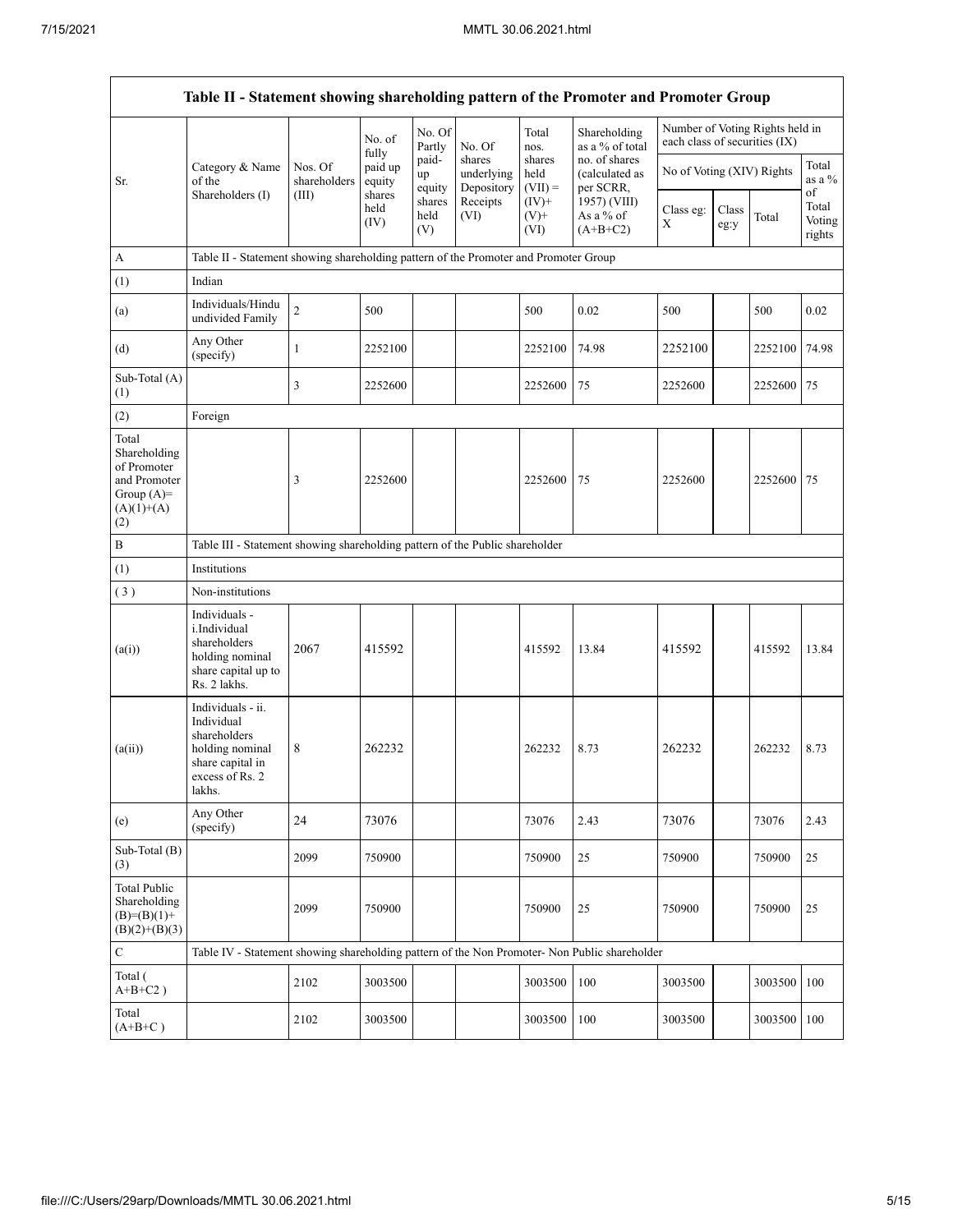|                                                                                         | Table II - Statement showing shareholding pattern of the Promoter and Promoter Group |                                                           |                                                                                     |                                                                                               |  |                                                                               |            |                                                  |                                |  |
|-----------------------------------------------------------------------------------------|--------------------------------------------------------------------------------------|-----------------------------------------------------------|-------------------------------------------------------------------------------------|-----------------------------------------------------------------------------------------------|--|-------------------------------------------------------------------------------|------------|--------------------------------------------------|--------------------------------|--|
| Sr.                                                                                     | No. Of<br>No. of<br>Shares<br>Shares<br>Underlying<br>Underlying<br>Outstanding      | No. Of Shares<br>Underlying<br>Outstanding<br>convertible | Shareholding, as a %<br>assuming full conversion of<br>convertible securities (as a | Number of<br>Locked in<br>shares (XII)                                                        |  | Number of<br><b>Shares</b><br>pledged or<br>otherwise<br>encumbered<br>(XIII) |            | Number of<br>equity shares<br>held in            |                                |  |
|                                                                                         | Outstanding<br>convertible<br>Warrants<br>securities<br>$(X_i)$<br>(X)               |                                                           | securities and<br>No. Of Warrants<br>$(Xi)$ (a)                                     | percentage of diluted share<br>capital) $(XI) = (VII)+(X) As$<br>a % of $(A+B+C2)$            |  | As a<br>$%$ of<br>total<br>Shares<br>held<br>(b)                              | No.<br>(a) | As a<br>$%$ of<br>total<br>Shares<br>held<br>(b) | dematerialized<br>form $(XIV)$ |  |
| $\boldsymbol{A}$                                                                        |                                                                                      |                                                           |                                                                                     | Table II - Statement showing shareholding pattern of the Promoter and Promoter Group          |  |                                                                               |            |                                                  |                                |  |
| (1)                                                                                     | Indian                                                                               |                                                           |                                                                                     |                                                                                               |  |                                                                               |            |                                                  |                                |  |
| (a)                                                                                     |                                                                                      |                                                           |                                                                                     | 0.02                                                                                          |  |                                                                               |            |                                                  | 500                            |  |
| (d)                                                                                     |                                                                                      |                                                           |                                                                                     | 74.98                                                                                         |  |                                                                               |            |                                                  | 2252100                        |  |
| Sub-Total (A)<br>(1)                                                                    |                                                                                      |                                                           |                                                                                     | 75                                                                                            |  |                                                                               |            |                                                  | 2252600                        |  |
| (2)                                                                                     | Foreign                                                                              |                                                           |                                                                                     |                                                                                               |  |                                                                               |            |                                                  |                                |  |
| Total<br>Shareholding<br>of Promoter<br>and Promoter<br>Group $(A)=$<br>$(A)(1)+(A)(2)$ |                                                                                      |                                                           |                                                                                     | 75                                                                                            |  |                                                                               |            |                                                  | 2252600                        |  |
| $\, {\bf B}$                                                                            |                                                                                      |                                                           |                                                                                     | Table III - Statement showing shareholding pattern of the Public shareholder                  |  |                                                                               |            |                                                  |                                |  |
| (1)                                                                                     | Institutions                                                                         |                                                           |                                                                                     |                                                                                               |  |                                                                               |            |                                                  |                                |  |
| (3)                                                                                     | Non-institutions                                                                     |                                                           |                                                                                     |                                                                                               |  |                                                                               |            |                                                  |                                |  |
| (a(i))                                                                                  |                                                                                      |                                                           |                                                                                     | 13.84                                                                                         |  |                                                                               |            |                                                  | 135593                         |  |
| (a(ii))                                                                                 |                                                                                      |                                                           |                                                                                     | 8.73                                                                                          |  |                                                                               |            |                                                  | 262232                         |  |
| (e)                                                                                     |                                                                                      |                                                           |                                                                                     | 2.43                                                                                          |  |                                                                               |            |                                                  | 22576                          |  |
| Sub-Total (B)<br>(3)                                                                    |                                                                                      |                                                           |                                                                                     | 25                                                                                            |  |                                                                               |            |                                                  | 420401                         |  |
| <b>Total Public</b><br>Shareholding<br>$(B)= (B)(1) +$<br>$(B)(2)+(B)(3)$               |                                                                                      |                                                           |                                                                                     | 25                                                                                            |  |                                                                               |            |                                                  | 420401                         |  |
| $\mathbf C$                                                                             |                                                                                      |                                                           |                                                                                     | Table IV - Statement showing shareholding pattern of the Non Promoter- Non Public shareholder |  |                                                                               |            |                                                  |                                |  |
| Total (<br>$A+B+C2$ )                                                                   |                                                                                      |                                                           |                                                                                     | 100                                                                                           |  |                                                                               |            |                                                  | 2673001                        |  |
| Total $(A+B+C)$                                                                         |                                                                                      |                                                           |                                                                                     | 100                                                                                           |  |                                                                               |            |                                                  | 2673001                        |  |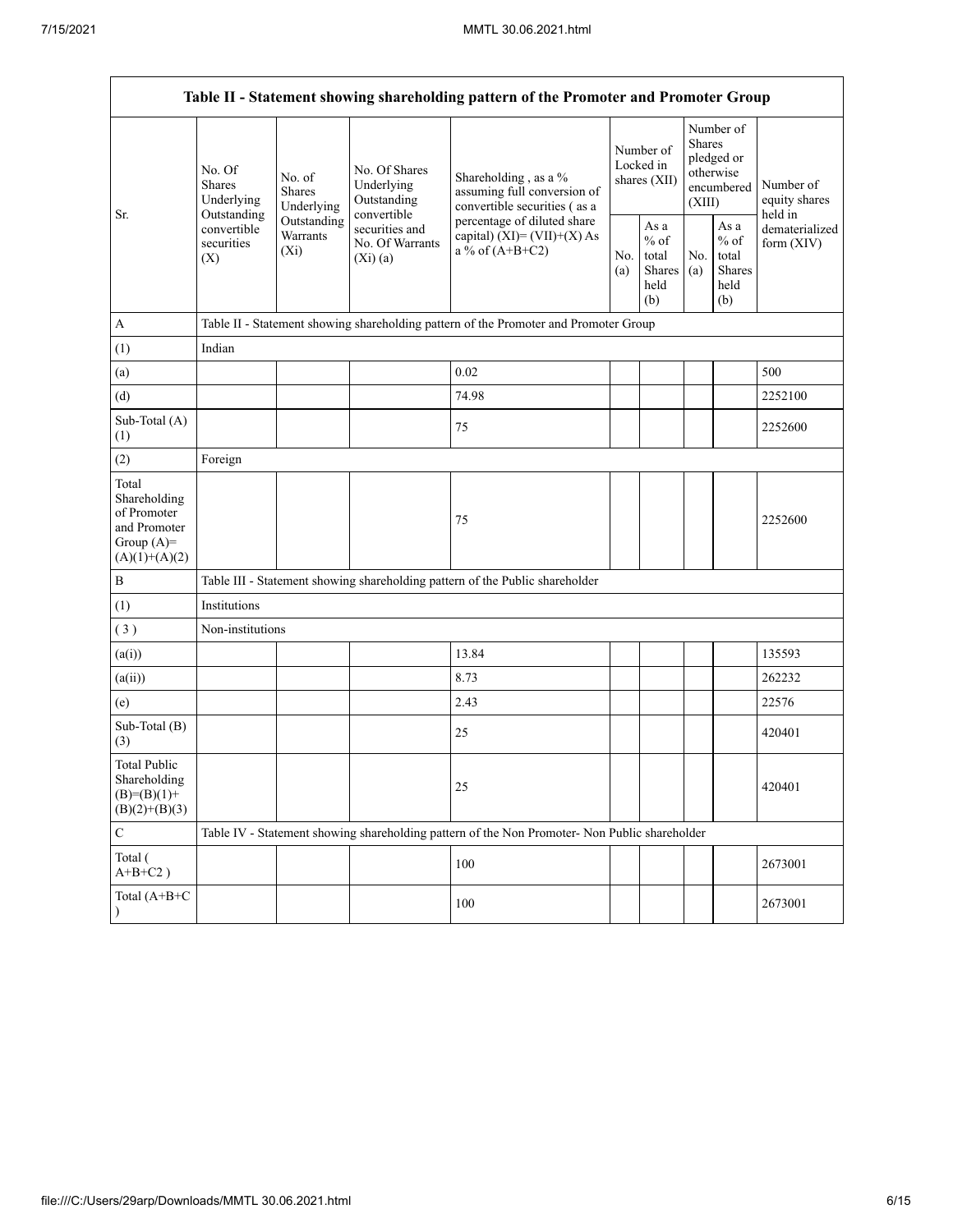| Individuals/Hindu undivided Family                                                                                                                                                       |                                                               |            |                       |  |  |  |  |  |
|------------------------------------------------------------------------------------------------------------------------------------------------------------------------------------------|---------------------------------------------------------------|------------|-----------------------|--|--|--|--|--|
| Searial No.                                                                                                                                                                              | $\mathbf{1}$                                                  | $\sqrt{2}$ |                       |  |  |  |  |  |
| Name of the<br>Shareholders (I)                                                                                                                                                          | Vikram R Sirur                                                | Alka Sirur | Click here to go back |  |  |  |  |  |
| PAN(II)                                                                                                                                                                                  | AHLPS2899B                                                    | AHLPS2898A | Total                 |  |  |  |  |  |
| No. of fully paid<br>up equity shares<br>$\text{held}(\text{IV})$                                                                                                                        | 300                                                           | 200        | 500                   |  |  |  |  |  |
| No. Of Partly paid-<br>up equity shares<br>held(V)                                                                                                                                       |                                                               |            |                       |  |  |  |  |  |
| No. Of shares<br>underlying<br>Depository<br>Receipts (VI)                                                                                                                               |                                                               |            |                       |  |  |  |  |  |
| Total nos. shares<br>held $(VII) = (IV) +$<br>$(V)$ + $(VI)$                                                                                                                             | 300                                                           | 200        | 500                   |  |  |  |  |  |
| Shareholding as a<br>% of total no. of<br>shares (calculated<br>as per SCRR,<br>1957) (VIII) As a<br>% of $(A+B+C2)$                                                                     | $0.01\,$                                                      | 0.01       | 0.02                  |  |  |  |  |  |
|                                                                                                                                                                                          | Number of Voting Rights held in each class of securities (IX) |            |                       |  |  |  |  |  |
| Class eg: $X$                                                                                                                                                                            | 300                                                           | 200        | 500                   |  |  |  |  |  |
| Class eg:y                                                                                                                                                                               |                                                               |            |                       |  |  |  |  |  |
| Total                                                                                                                                                                                    | 300                                                           | 200        | 500                   |  |  |  |  |  |
| Total as a $\%$ of<br>Total Voting rights                                                                                                                                                | 0.01                                                          | $0.01\,$   | 0.02                  |  |  |  |  |  |
| No. Of Shares<br>Underlying<br>Outstanding<br>convertible<br>securities $(X)$                                                                                                            |                                                               |            |                       |  |  |  |  |  |
| No. of Shares<br>Underlying<br>Outstanding<br>Warrants (Xi)                                                                                                                              |                                                               |            |                       |  |  |  |  |  |
| No. Of Shares<br>Underlying<br>Outstanding<br>convertible<br>securities and No.<br>Of Warrants (Xi)<br>(a)                                                                               |                                                               |            |                       |  |  |  |  |  |
| Shareholding, as a<br>% assuming full<br>conversion of<br>convertible<br>securities (as a<br>percentage of<br>diluted share<br>capital) (XI)=<br>$(VII)+(Xi)(a)$ As a<br>% of $(A+B+C2)$ | $0.01\,$                                                      | $0.01\,$   | 0.02                  |  |  |  |  |  |
| Number of Locked in shares (XII)                                                                                                                                                         |                                                               |            |                       |  |  |  |  |  |
| No. $(a)$                                                                                                                                                                                |                                                               |            |                       |  |  |  |  |  |
| As a % of total<br>Shares held (b)                                                                                                                                                       |                                                               |            |                       |  |  |  |  |  |
|                                                                                                                                                                                          | Number of Shares pledged or otherwise encumbered (XIII)       |            |                       |  |  |  |  |  |
| No. (a)                                                                                                                                                                                  |                                                               |            |                       |  |  |  |  |  |
|                                                                                                                                                                                          |                                                               |            |                       |  |  |  |  |  |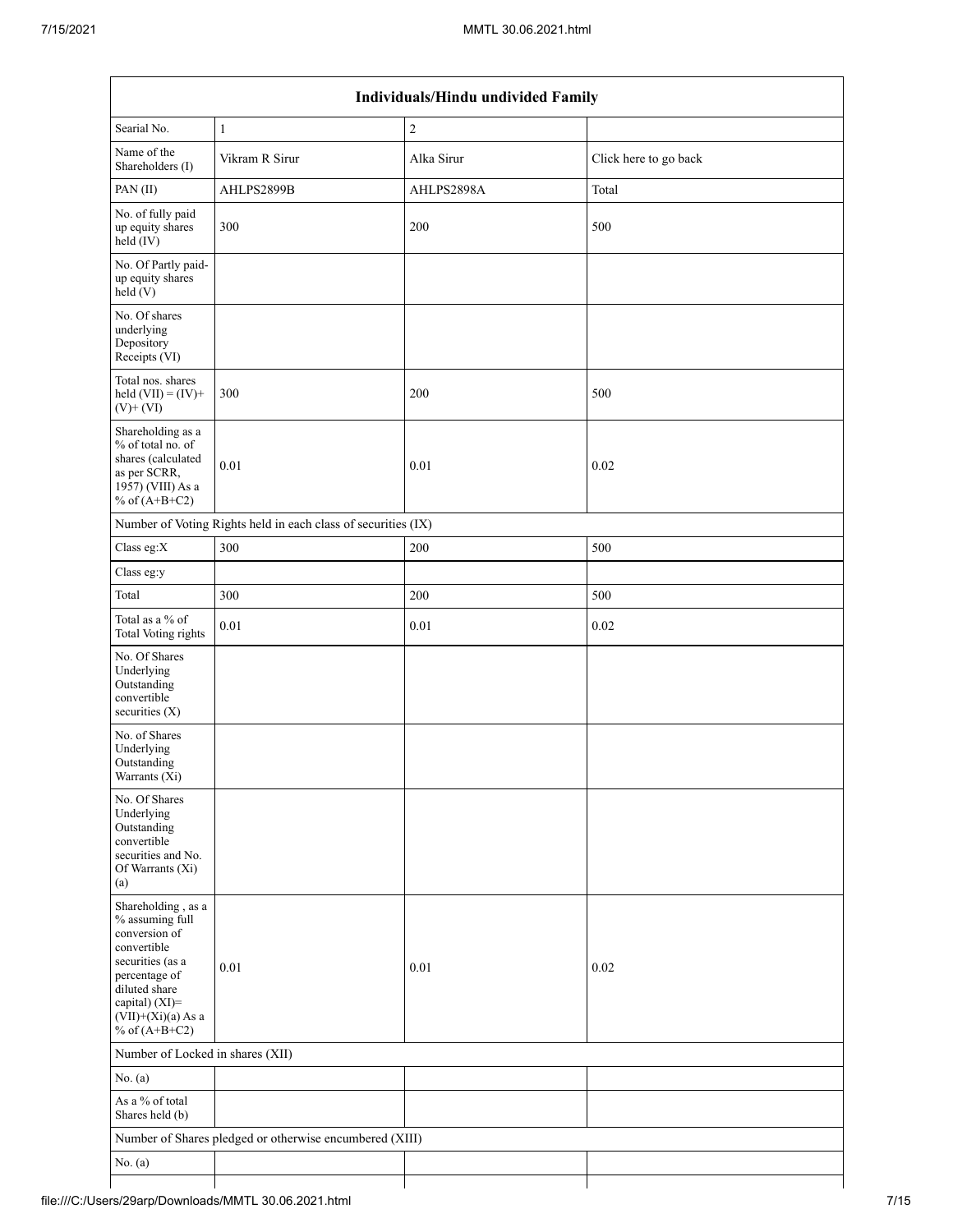## 7/15/2021 MMTL 30.06.2021.html

| As a % of total<br>Shares held (b)                                   |          |          |     |
|----------------------------------------------------------------------|----------|----------|-----|
| Number of equity<br>shares held in<br>dematerialized<br>form $(XIV)$ | 300      | 200      | 500 |
| Reason for not providing PAN                                         |          |          |     |
| Reason for not<br>providing PAN                                      |          |          |     |
| Shareholder type                                                     | Promoter | Promoter |     |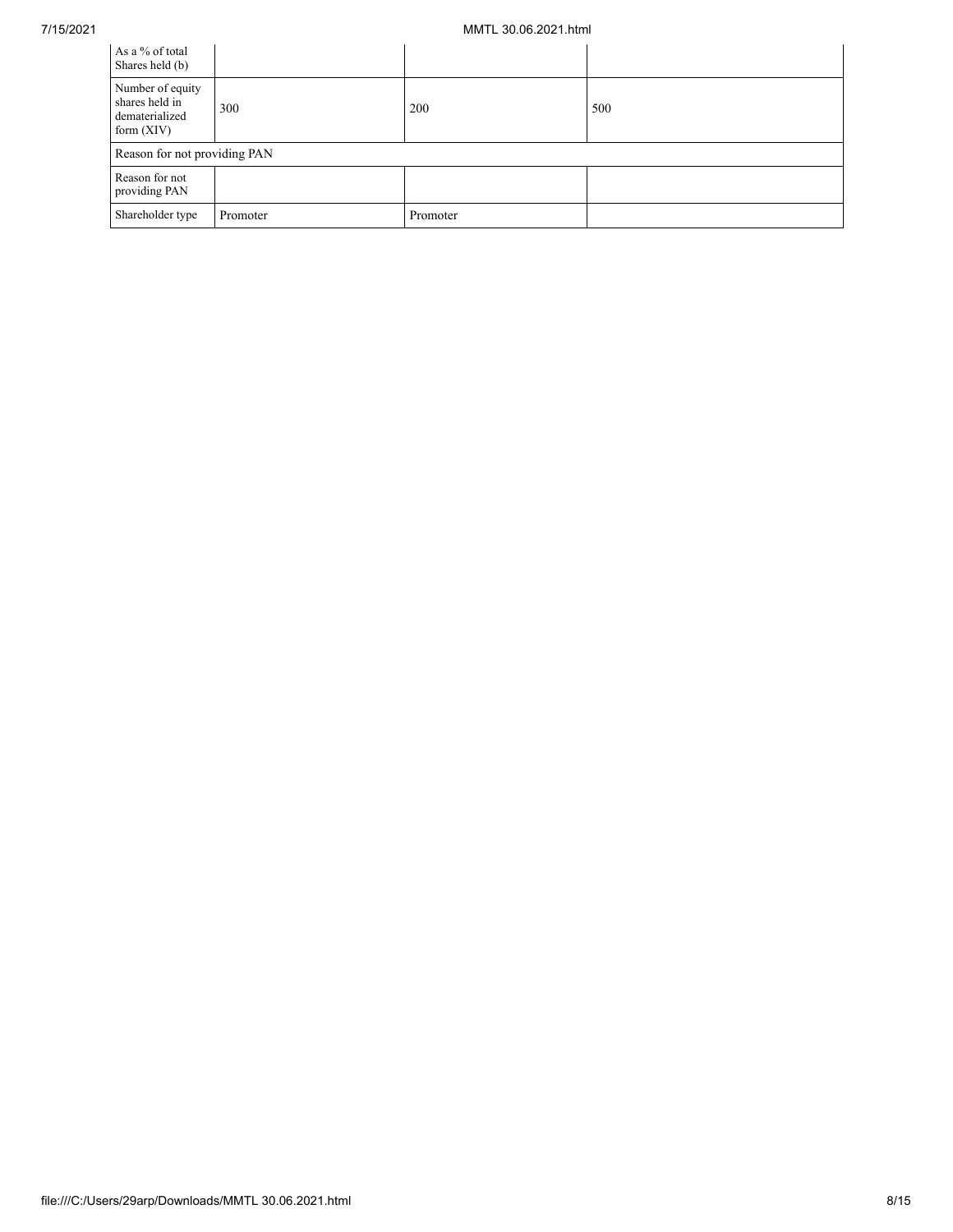|                                                                                                                                                                                      | Any Other (specify)                                           |                       |  |  |  |  |  |  |
|--------------------------------------------------------------------------------------------------------------------------------------------------------------------------------------|---------------------------------------------------------------|-----------------------|--|--|--|--|--|--|
| Searial No.                                                                                                                                                                          | $\mathbf{1}$                                                  |                       |  |  |  |  |  |  |
| Category                                                                                                                                                                             | <b>Bodies Corporate</b>                                       | Click here to go back |  |  |  |  |  |  |
| Name of the<br>Shareholders (I)                                                                                                                                                      | N A Sirur (Hubli) Pvt. Ltd.                                   |                       |  |  |  |  |  |  |
| PAN(II)                                                                                                                                                                              | AAACN6880G                                                    | Total                 |  |  |  |  |  |  |
| No. of the<br>Shareholders (I)                                                                                                                                                       | 1                                                             | $\mathbf{1}$          |  |  |  |  |  |  |
| No. of fully paid<br>up equity shares<br>held (IV)                                                                                                                                   | 2252100                                                       | 2252100               |  |  |  |  |  |  |
| No. Of Partly paid-<br>up equity shares<br>held(V)                                                                                                                                   |                                                               |                       |  |  |  |  |  |  |
| No. Of shares<br>underlying<br>Depository<br>Receipts (VI)                                                                                                                           |                                                               |                       |  |  |  |  |  |  |
| Total nos. shares<br>held $(VII) = (IV) +$<br>$(V)$ + $(VI)$                                                                                                                         | 2252100                                                       | 2252100               |  |  |  |  |  |  |
| Shareholding as a<br>% of total no. of<br>shares (calculated<br>as per SCRR,<br>1957) (VIII) As a<br>% of $(A+B+C2)$                                                                 | 74.98                                                         | 74.98                 |  |  |  |  |  |  |
|                                                                                                                                                                                      | Number of Voting Rights held in each class of securities (IX) |                       |  |  |  |  |  |  |
| Class eg: X                                                                                                                                                                          | 2252100                                                       | 2252100               |  |  |  |  |  |  |
| Class eg:y                                                                                                                                                                           |                                                               |                       |  |  |  |  |  |  |
| Total                                                                                                                                                                                | 2252100                                                       | 2252100               |  |  |  |  |  |  |
| Total as a % of<br><b>Total Voting rights</b>                                                                                                                                        | 74.98                                                         | 74.98                 |  |  |  |  |  |  |
| No. Of Shares<br>Underlying<br>Outstanding<br>convertible<br>securities $(X)$                                                                                                        |                                                               |                       |  |  |  |  |  |  |
| No. of Shares<br>Underlying<br>Outstanding<br>Warrants (Xi)                                                                                                                          |                                                               |                       |  |  |  |  |  |  |
| No. Of Shares<br>Underlying<br>Outstanding<br>convertible<br>securities and No.<br>Of Warrants (Xi)<br>(a)                                                                           |                                                               |                       |  |  |  |  |  |  |
| Shareholding, as a<br>% assuming full<br>conversion of<br>convertible<br>securities (as a<br>percentage of<br>diluted share<br>capital) (XI)=<br>$(VII)+(X)$ As a %<br>of $(A+B+C2)$ | 74.98                                                         | 74.98                 |  |  |  |  |  |  |
| Number of Locked in shares (XII)                                                                                                                                                     |                                                               |                       |  |  |  |  |  |  |
| No. $(a)$                                                                                                                                                                            |                                                               |                       |  |  |  |  |  |  |
| As a % of total                                                                                                                                                                      |                                                               |                       |  |  |  |  |  |  |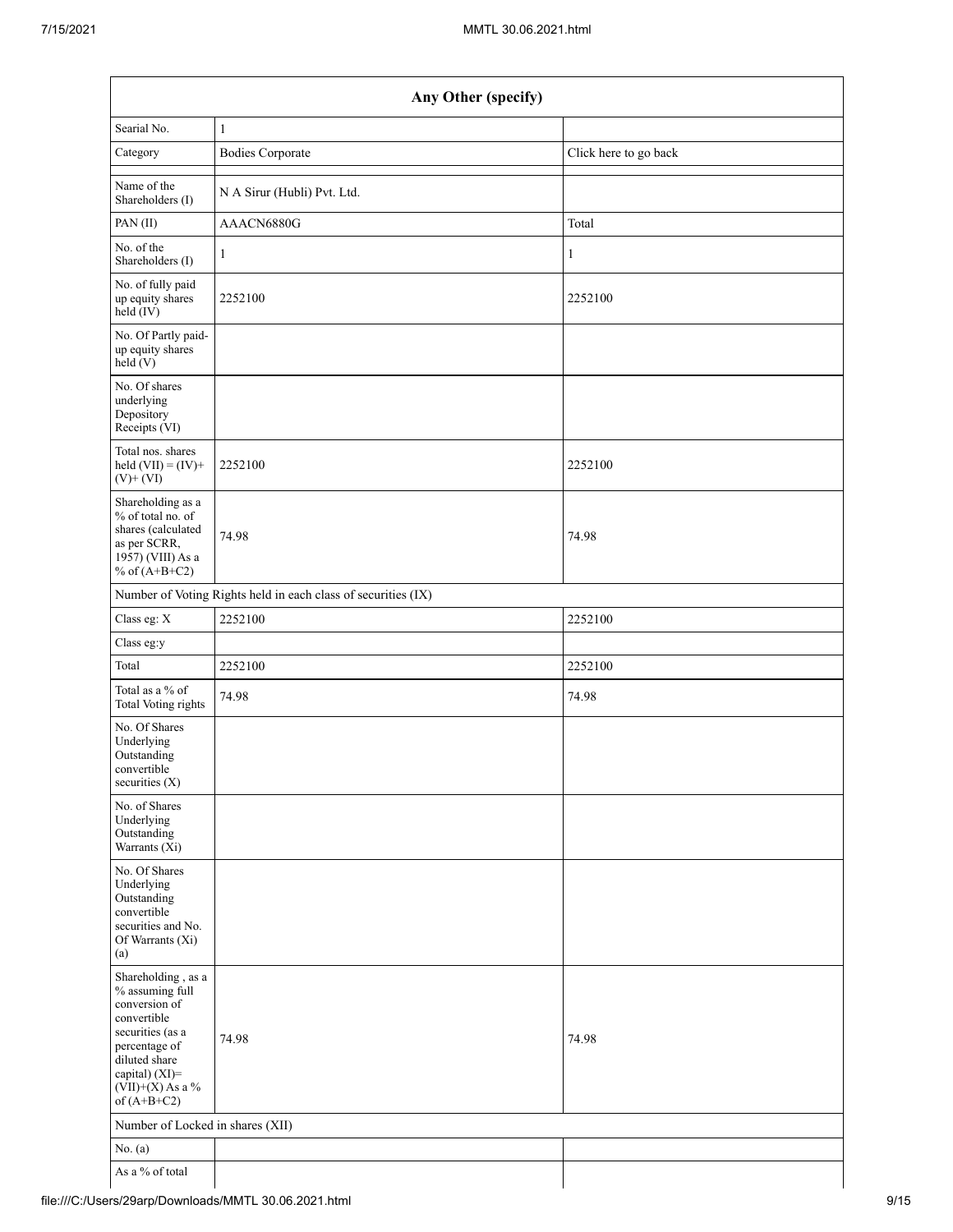| Shares held (b)                                                      |          |         |  |  |  |  |  |  |
|----------------------------------------------------------------------|----------|---------|--|--|--|--|--|--|
| Number of Shares pledged or otherwise encumbered (XIII)              |          |         |  |  |  |  |  |  |
| No. (a)                                                              |          |         |  |  |  |  |  |  |
| As a % of total<br>Shares held (b)                                   |          |         |  |  |  |  |  |  |
| Number of equity<br>shares held in<br>dematerialized<br>form $(XIV)$ | 2252100  | 2252100 |  |  |  |  |  |  |
| Reason for not providing PAN                                         |          |         |  |  |  |  |  |  |
| Reason for not<br>providing PAN                                      |          |         |  |  |  |  |  |  |
| Shareholder type                                                     | Promoter |         |  |  |  |  |  |  |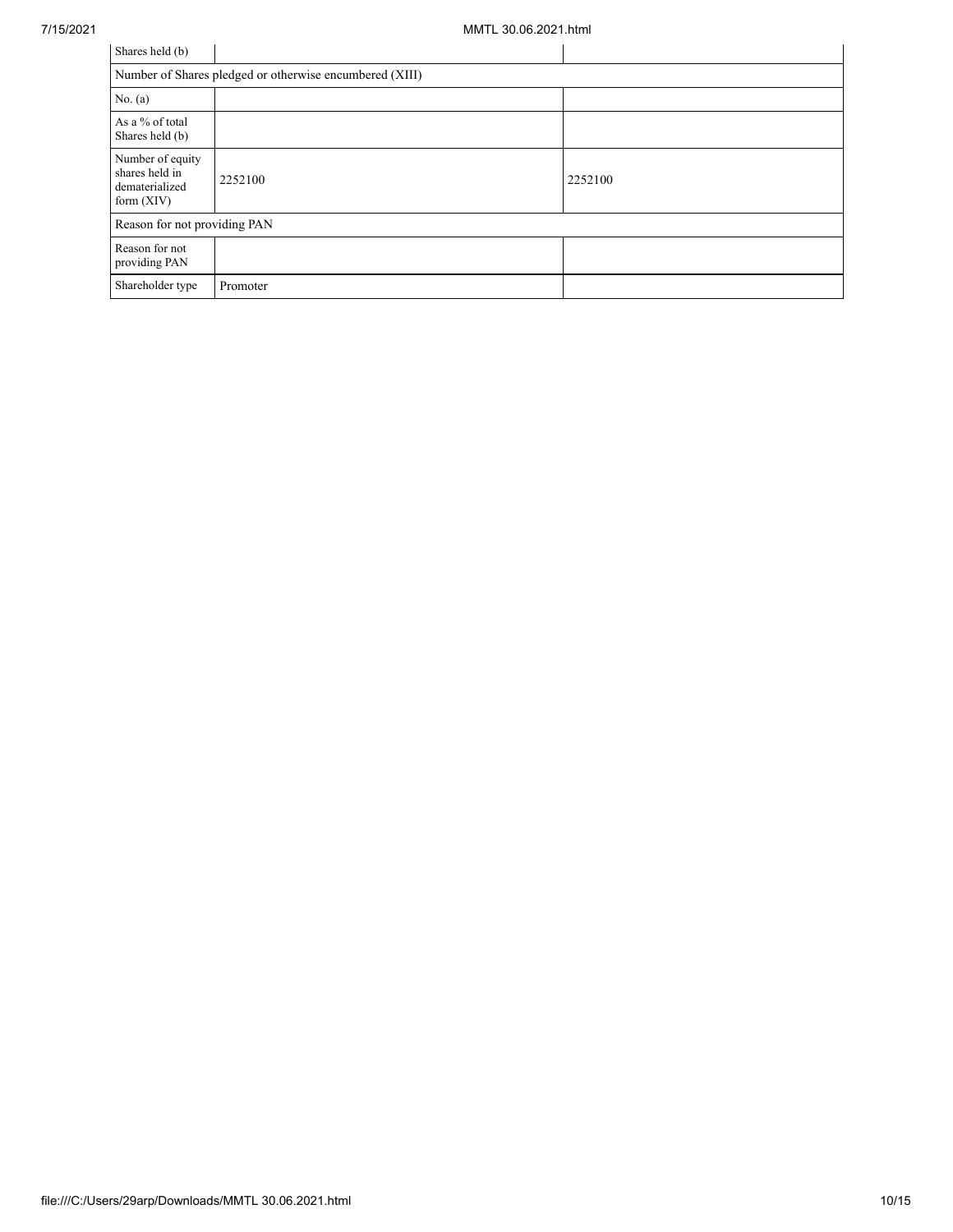|                                                                                                                                                                                         | Individuals - ii. Individual shareholders holding nominal share capital in excess of Rs. 2 lakhs. |             |                          |                  |                          |
|-----------------------------------------------------------------------------------------------------------------------------------------------------------------------------------------|---------------------------------------------------------------------------------------------------|-------------|--------------------------|------------------|--------------------------|
| Searial No.                                                                                                                                                                             | $\mathbf{1}$                                                                                      | $\sqrt{2}$  | $\mathfrak{Z}$           | $\overline{4}$   |                          |
| Name of the<br>Shareholders (I)                                                                                                                                                         | SURESHKUMAR RAJMAL<br><b>SALGIA</b>                                                               | Aparna Kini | Manohar Kamalaksh<br>Rao | Shripad<br>Goggi | Click here to go<br>back |
| PAN(II)                                                                                                                                                                                 | ACPPS6073E                                                                                        | AAAPR9507M  | AAKPR1639N               | BFKPG2400J       | Total                    |
| No. of fully paid<br>up equity shares<br>held (IV)                                                                                                                                      | 44799                                                                                             | 42665       | 42665                    | 39437            | 169566                   |
| No. Of Partly paid-<br>up equity shares<br>held(V)                                                                                                                                      |                                                                                                   |             |                          |                  |                          |
| No. Of shares<br>underlying<br>Depository<br>Receipts (VI)                                                                                                                              |                                                                                                   |             |                          |                  |                          |
| Total nos. shares<br>held $(VII) = (IV) +$<br>$(V)$ + $(VI)$                                                                                                                            | 44799                                                                                             | 42665       | 42665                    | 39437            | 169566                   |
| Shareholding as a<br>% of total no. of<br>shares (calculated<br>as per SCRR,<br>1957) (VIII) As a<br>% of $(A+B+C2)$                                                                    | 1.49                                                                                              | 1.42        | 1.42                     | 1.31             | 5.65                     |
|                                                                                                                                                                                         | Number of Voting Rights held in each class of securities (IX)                                     |             |                          |                  |                          |
| Class eg: X                                                                                                                                                                             | 44799                                                                                             | 42665       | 42665                    | 39437            | 169566                   |
| Class eg:y                                                                                                                                                                              |                                                                                                   |             |                          |                  |                          |
| Total                                                                                                                                                                                   | 44799                                                                                             | 42665       | 42665                    | 39437            | 169566                   |
| Total as a % of<br><b>Total Voting rights</b>                                                                                                                                           | 1.49                                                                                              | 1.42        | 1.42                     | 1.31             | 5.65                     |
| No. Of Shares<br>Underlying<br>Outstanding<br>convertible<br>securities $(X)$                                                                                                           |                                                                                                   |             |                          |                  |                          |
| No. of Shares<br>Underlying<br>Outstanding<br>Warrants (Xi)                                                                                                                             |                                                                                                   |             |                          |                  |                          |
| No. Of Shares<br>Underlying<br>Outstanding<br>convertible<br>securities and No.<br>Of Warrants (Xi)<br>(a)                                                                              |                                                                                                   |             |                          |                  |                          |
| Shareholding, as a<br>% assuming full<br>conversion of<br>convertible<br>securities (as a<br>percentage of<br>diluted share<br>capital) $(XI)$ =<br>$(VII)+(X)$ As a %<br>of $(A+B+C2)$ | 1.49                                                                                              | 1.42        | 1.42                     | 1.31             | 5.65                     |
| Number of Locked in shares (XII)                                                                                                                                                        |                                                                                                   |             |                          |                  |                          |
| No. $(a)$                                                                                                                                                                               |                                                                                                   |             |                          |                  |                          |
| As a % of total<br>Shares held (b)                                                                                                                                                      |                                                                                                   |             |                          |                  |                          |
| Number of equity                                                                                                                                                                        | 44799                                                                                             | 42665       | 42665                    | 39437            | 169566                   |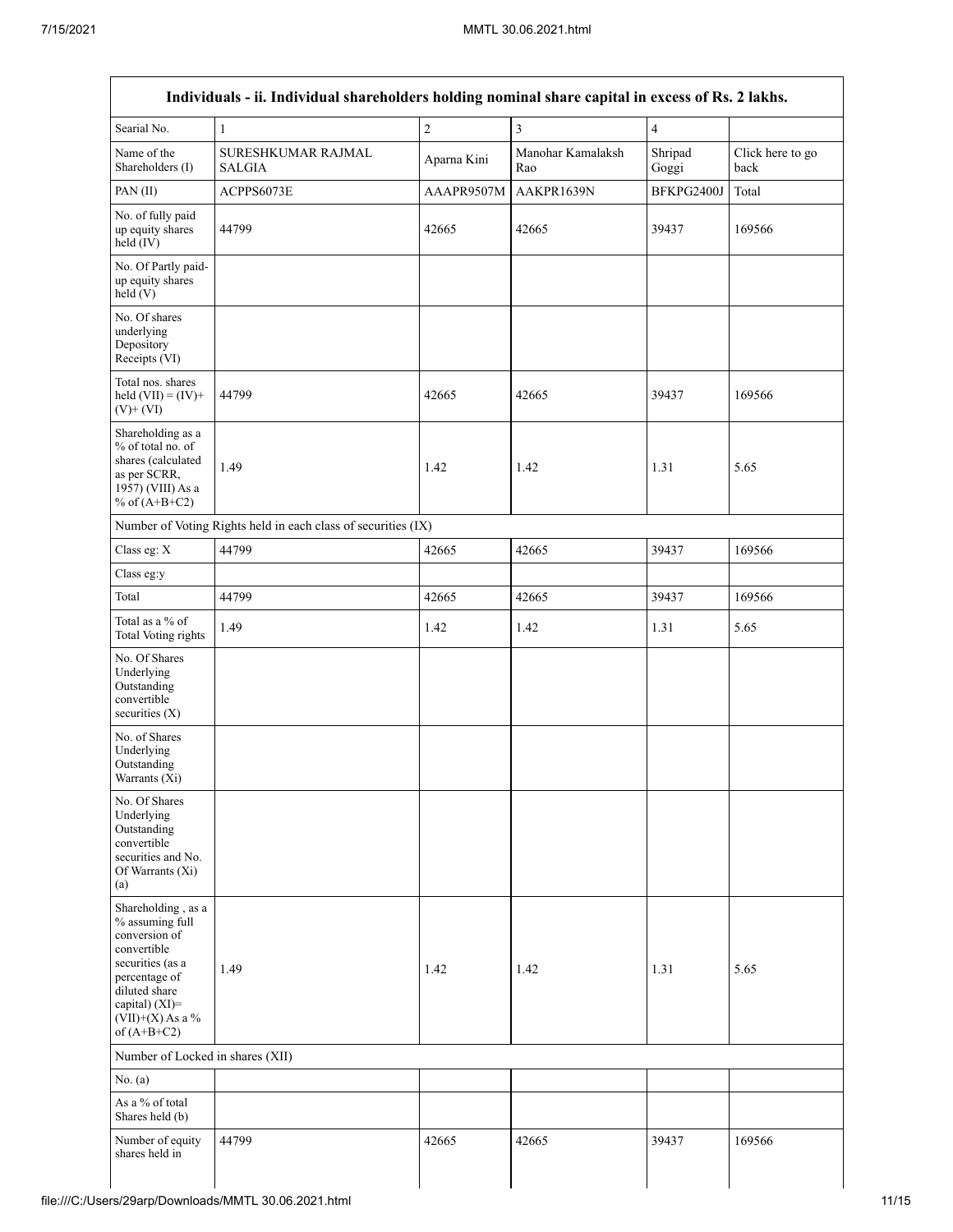| dematerialized<br>form $(XIV)$  |  |  |  |  |  |  |  |  |  |
|---------------------------------|--|--|--|--|--|--|--|--|--|
| Reason for not providing PAN    |  |  |  |  |  |  |  |  |  |
| Reason for not<br>providing PAN |  |  |  |  |  |  |  |  |  |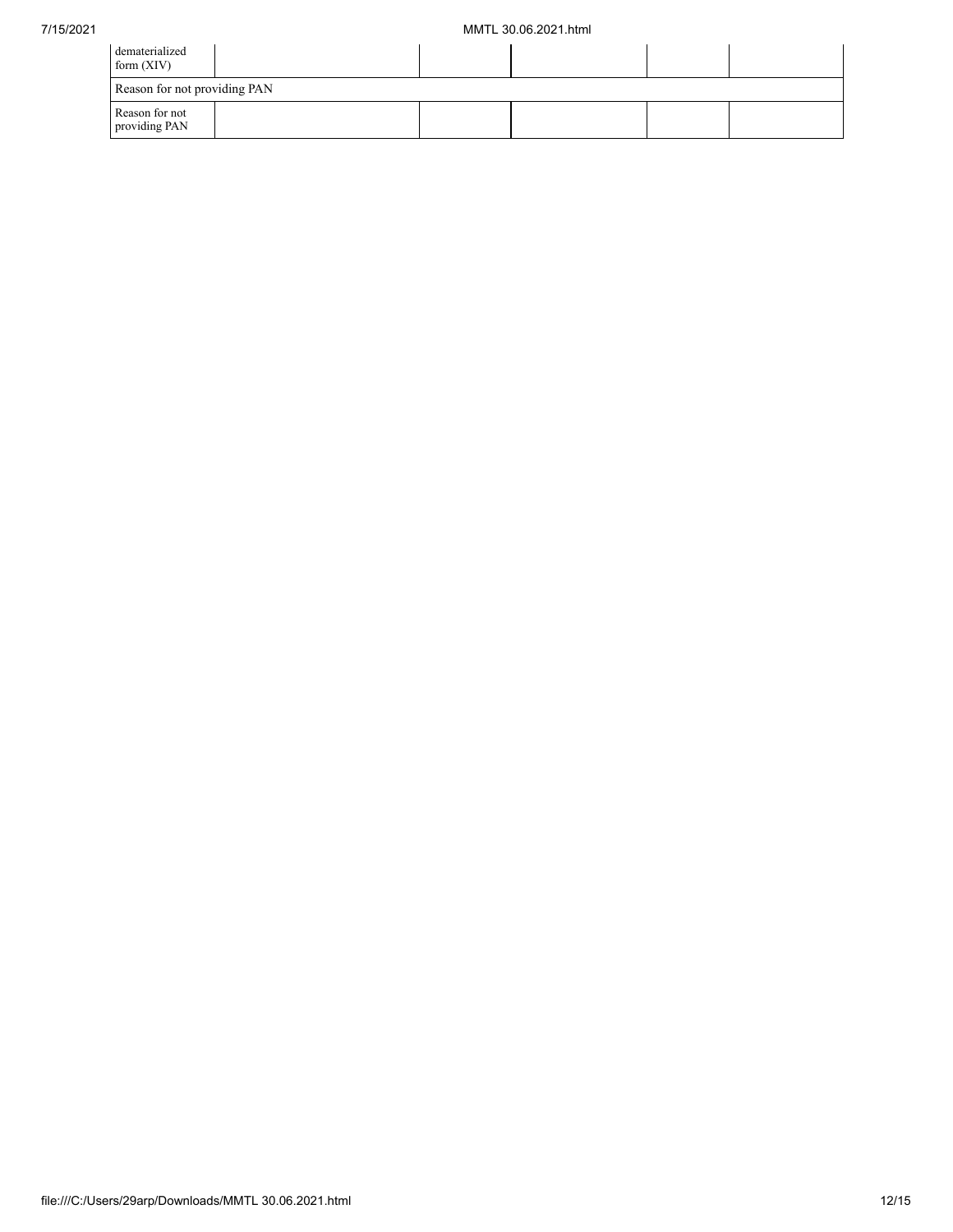| Any Other (specify)                                                                                                                                                                                                      |                                                       |                            |                              |                |                     |                          |  |  |  |  |
|--------------------------------------------------------------------------------------------------------------------------------------------------------------------------------------------------------------------------|-------------------------------------------------------|----------------------------|------------------------------|----------------|---------------------|--------------------------|--|--|--|--|
| Searial No.                                                                                                                                                                                                              | $\mathbf{1}$                                          | $\overline{2}$             | 3                            | $\overline{4}$ | 5                   |                          |  |  |  |  |
| Category                                                                                                                                                                                                                 | <b>Bodies Corporate</b>                               | <b>Bodies</b><br>Corporate | Non-Resident<br>Indian (NRI) | Trusts         | Clearing<br>Members |                          |  |  |  |  |
| Category / More<br>than 1 percentage                                                                                                                                                                                     | More than 1 percentage of shareholding                | Category                   | Category                     | Category       | Category            |                          |  |  |  |  |
| Name of the<br>Shareholders (I)                                                                                                                                                                                          | PRUDENTIAL MANAGEMENT AND<br>SERVICES PRIVATE LIMITED |                            |                              |                |                     | Click here<br>to go back |  |  |  |  |
| PAN (II)                                                                                                                                                                                                                 | AABCP3125F                                            |                            |                              |                |                     | Total                    |  |  |  |  |
| No. of the<br>Shareholders (I)                                                                                                                                                                                           | 1                                                     | 7                          | $\overline{2}$               | 3              | 11                  | 23                       |  |  |  |  |
| No. of fully paid<br>up equity shares<br>held (IV)                                                                                                                                                                       | 50000                                                 | 16732                      | 134                          | 638            | 5572                | 23076                    |  |  |  |  |
| No. Of Partly paid-<br>up equity shares<br>held(V)                                                                                                                                                                       |                                                       |                            |                              |                |                     |                          |  |  |  |  |
| No. Of shares<br>underlying<br>Depository<br>Receipts (VI)                                                                                                                                                               |                                                       |                            |                              |                |                     |                          |  |  |  |  |
| Total nos. shares<br>held $(VII) = (IV) +$<br>$(V)$ + $(VI)$                                                                                                                                                             | 50000                                                 | 16732                      | 134                          | 638            | 5572                | 23076                    |  |  |  |  |
| Shareholding as a<br>% of total no. of<br>shares (calculated<br>as per SCRR,<br>1957) (VIII) As a<br>% of $(A+B+C2)$                                                                                                     | 1.66                                                  | 0.56                       | $\boldsymbol{0}$             | 0.02           | 0.19                | 0.77                     |  |  |  |  |
| Number of Voting Rights held in each class of securities (IX)                                                                                                                                                            |                                                       |                            |                              |                |                     |                          |  |  |  |  |
| Class eg: X                                                                                                                                                                                                              | 50000                                                 | 16732                      | 134                          | 638            | 5572                | 23076                    |  |  |  |  |
| Class eg:y                                                                                                                                                                                                               |                                                       |                            |                              |                |                     |                          |  |  |  |  |
| Total                                                                                                                                                                                                                    | 50000                                                 | 16732                      | 134                          | 638            | 5572                | 23076                    |  |  |  |  |
| Total as a $\%$ of<br>Total Voting rights                                                                                                                                                                                | 1.66                                                  | 0.56                       | $\boldsymbol{0}$             | 0.02           | 0.19                | 0.77                     |  |  |  |  |
| No. Of Shares<br>Underlying<br>Outstanding<br>convertible<br>securities $(X)$                                                                                                                                            |                                                       |                            |                              |                |                     |                          |  |  |  |  |
| No. of Shares<br>Underlying<br>Outstanding<br>Warrants (Xi)                                                                                                                                                              |                                                       |                            |                              |                |                     |                          |  |  |  |  |
| No. Of Shares<br>Underlying<br>Outstanding<br>convertible<br>securities and No.<br>Of Warrants (Xi)<br>(a)                                                                                                               |                                                       |                            |                              |                |                     |                          |  |  |  |  |
| Shareholding, as a<br>% assuming full<br>conversion of<br>convertible<br>securities (as a<br>percentage of<br>diluted share<br>capital) (XI)=<br>$(VII)+(X)$ As a %<br>of $(A+B+C2)$<br>Number of Locked in shares (XII) | 1.66                                                  | 0.56                       | $\mathbf{0}$                 | 0.02           | 0.19                | 0.77                     |  |  |  |  |

 $\top$ 

T

т

┯

T

┯

┪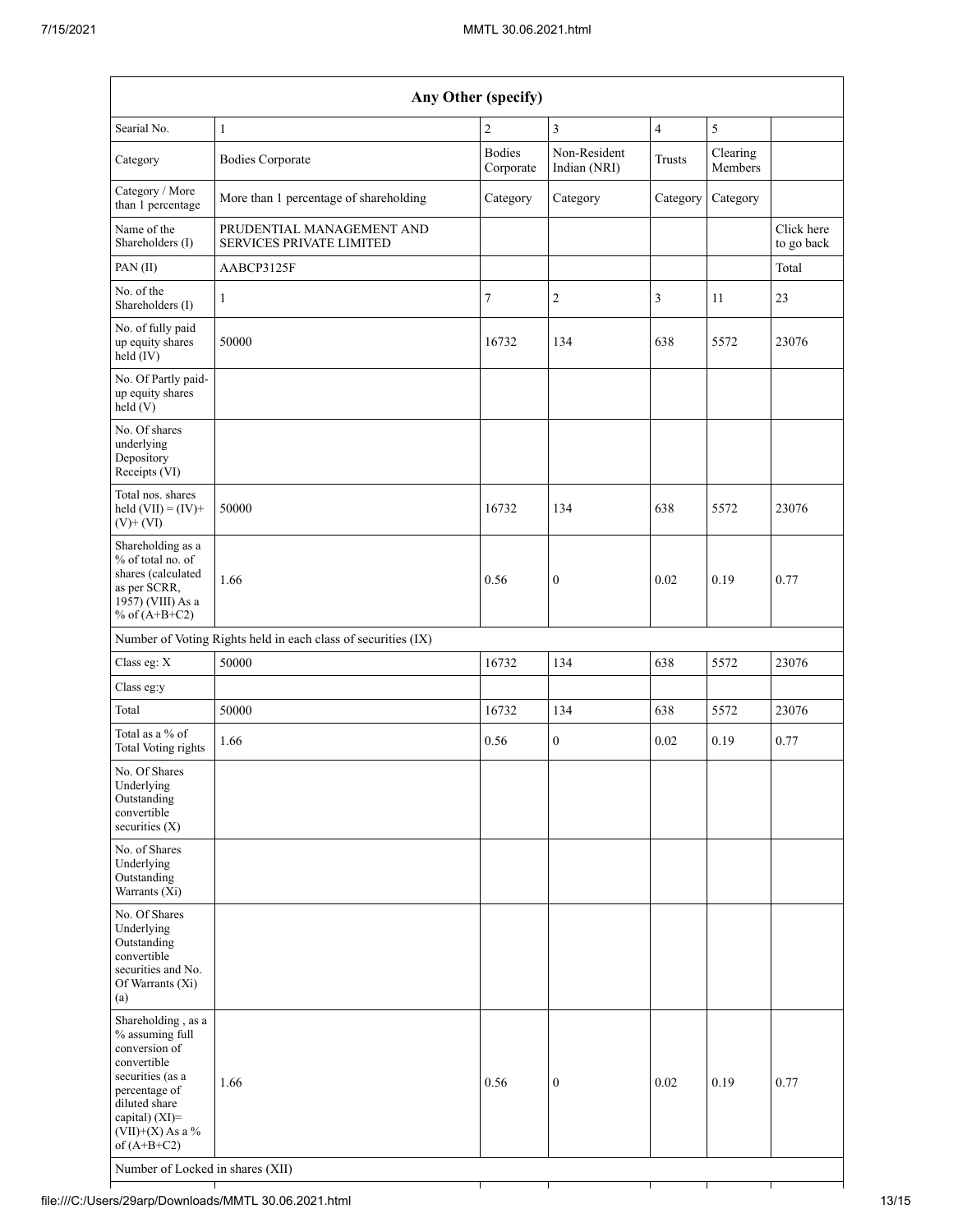## 7/15/2021 MMTL 30.06.2021.html

| No. $(a)$                                                            |          |       |     |     |      |       |  |  |  |  |
|----------------------------------------------------------------------|----------|-------|-----|-----|------|-------|--|--|--|--|
| As a % of total<br>Shares held (b)                                   |          |       |     |     |      |       |  |  |  |  |
| Number of equity<br>shares held in<br>dematerialized<br>form $(XIV)$ | $\left($ | 16232 | 134 | 638 | 5572 | 22576 |  |  |  |  |
| Reason for not providing PAN                                         |          |       |     |     |      |       |  |  |  |  |
| Reason for not<br>providing PAN                                      |          |       |     |     |      |       |  |  |  |  |